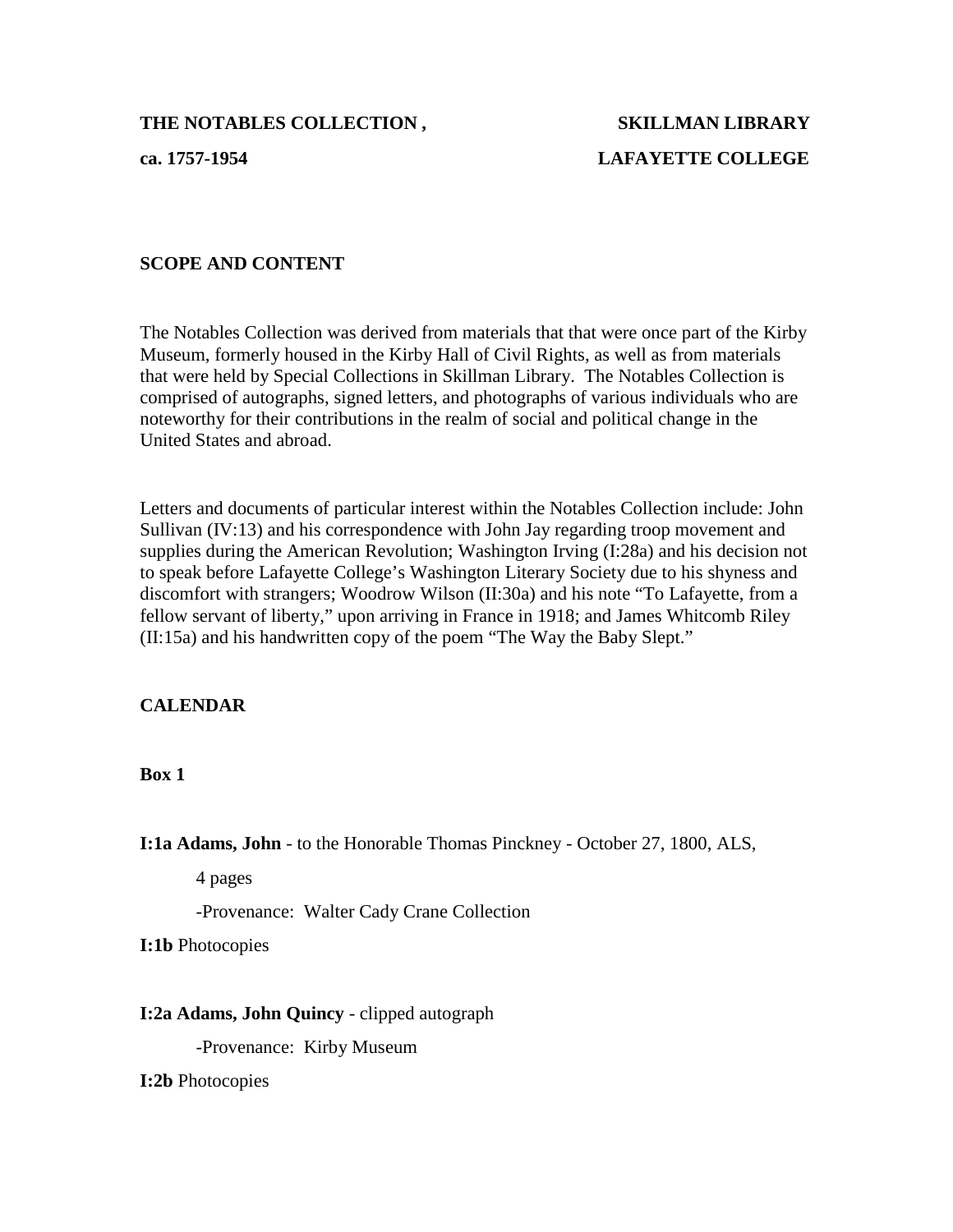**ca. 1757-1954 LAFAYETTE COLLEGE**

**I:3a Bancroft, George** - to B.F. Butler - March 23, 1836,

ANS, 1 page -Provenance: Kirby Museum, gift of Mrs. Frederick B. Peck **I:3b** Photocopies

**I:4a Benton, Thomas Hart** - clipped autograph

-Provenance: Kirby Museum

**I:4b** Photocopies

#### **I:5a Brandeis, Louis** - clipped autograph

-Provenance: Kirby Museum

**I:5b** Photocopies

**I:6a Brown, David Paul** - to Eli Kirk Price - 1841, ANS, 1 page

-Provenance: Kirby Museum

**I:6b** Photocopies

**I:7a Brown, John and John Brown, Jr.** - February 4, 1858, ADS, 1 page

-Provenance: Kirby Museum

**I:7b** Photocopies

**I:7.1a Buchanan, James -** to Thomas C. Porter – March 9, 1853, ALA, 1 page -Provenance: removed from the T. C. Porter Papers

**I:7.1b** Photocopies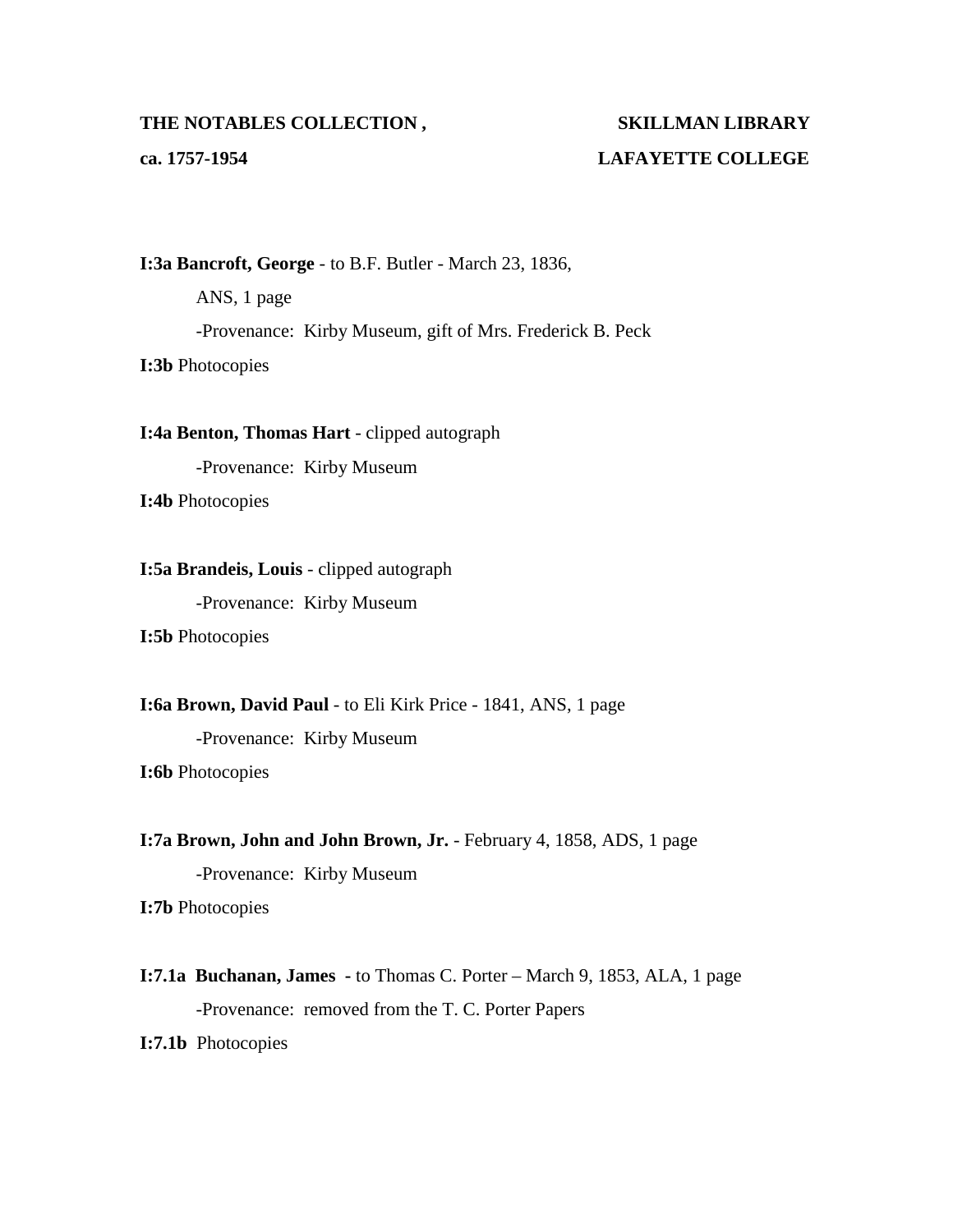### **ca. 1757-1954 LAFAYETTE COLLEGE**

**Butler, B.F. -- Cross-reference, see I:3a Bancroft, George -- Cross-reference, see II:23a VanBuren, Martin**

**I:8a Carlisle, George William Frederick Howard, Seventh Earl of,**

-to Dr. Hayward, AN, 1 page

-Provenance: Kirby Museum

**I:8b** Photocopies

**I:9a Choate, Rufus** - ANS and frank, 1 page -Provenance: Kirby Museum

**I:9b** Photocopies

**I:10a Clay, Henry** - to W.T. Peters, Esq., April 10, 1840, ANS,

1 page

-Provenance: Kirby Museum, gift of Mrs. Frederick B. Peck **I:10b** Photocopies

**I:10.5a Coetzee, J.M.** – to Ingmar Bjӧrkstén, December 21, 1983,

TLS, 1 page

**I:10.5b Coetzee, J.M.** – to Jeff Schaire, November 30, 1983, TLS, 1 page; and February 25, 1984, TLS, 1 page

**I:10.5c** Photocopies

**I:11a Coolidge, Calvin** - to J. Royal Kinney, February 11, 1924,

TLS, 1 page

**I:11b Coolidge, Calvin** - engraving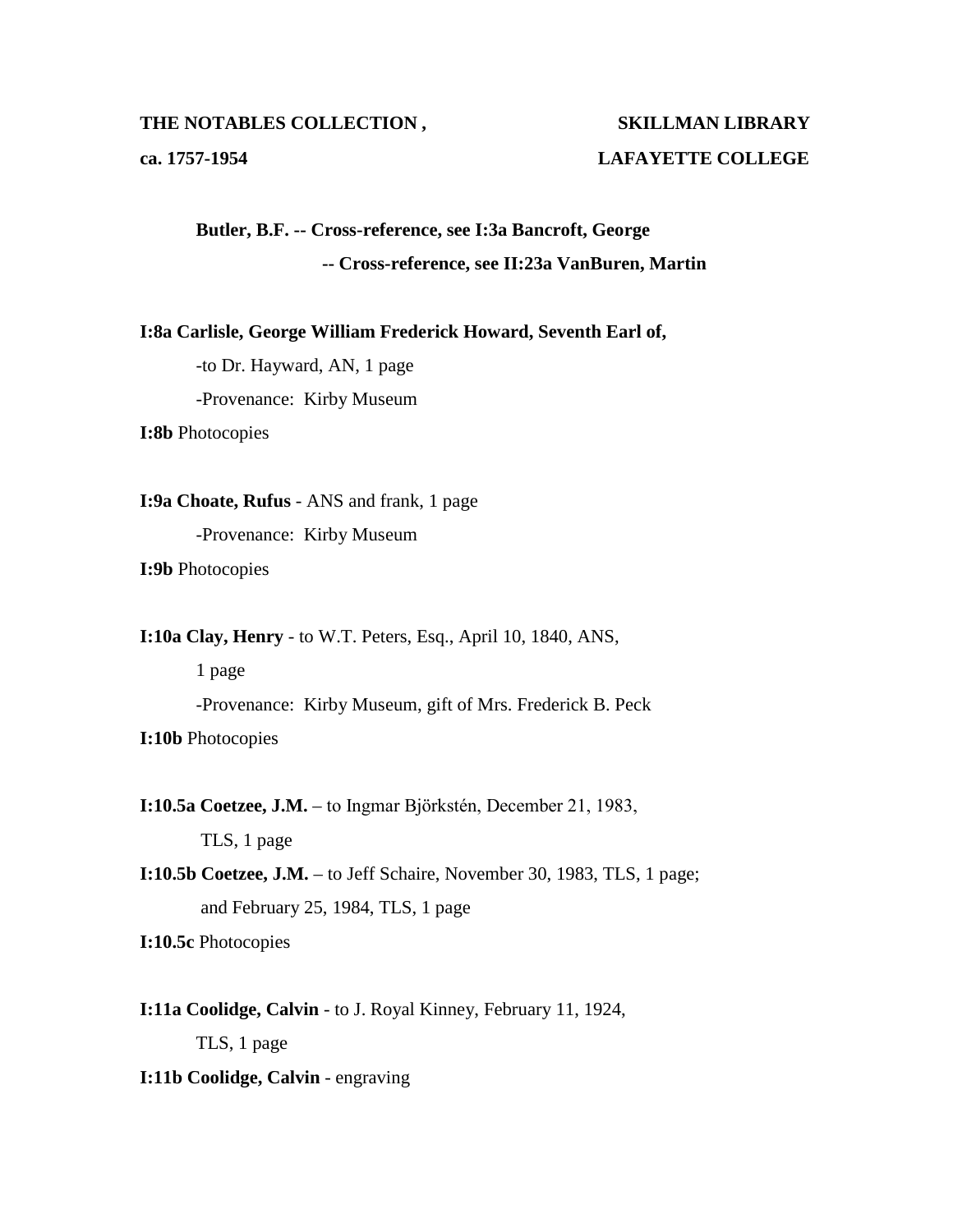## **ca. 1757-1954 LAFAYETTE COLLEGE**

**I:11c** Photocopies

**I:12a Coolidge, Calvin** - to Mr. J.R. Kinney, April 2, 1924, TLS,

1 page

**I:12b** Photocopies

**I:13a Coolidge, Calvin** - to Hon. Earle S. Kinsley, June 18, 1924, TLS, 1 page -Response, June 20, 1924, TLS, 1 page

**I:13b** Photocopies

**I:14a Coolidge, Calvin** - to Hon. David T. Montague, September 24, 1923, TLS, 1 page

**I:14b** Photocopies

**I:15a Coolidge, Calvin** - to Hon. David T. Montague, March 14,

1929, ALS, 2 pages

**I:15b** Photocopies

**I:16a Coolidge, Calvin** - to Louis Seibold, March 5, 1925, TLS,

1 page

**I:16b** Photocopies

**I:17a Cornell, Alonzo B.** - to Hon. G. Hilton Scribner, February 25, 1880, ALS, 1 page -Provenance: Kirby Museum **I:17b** Photocopies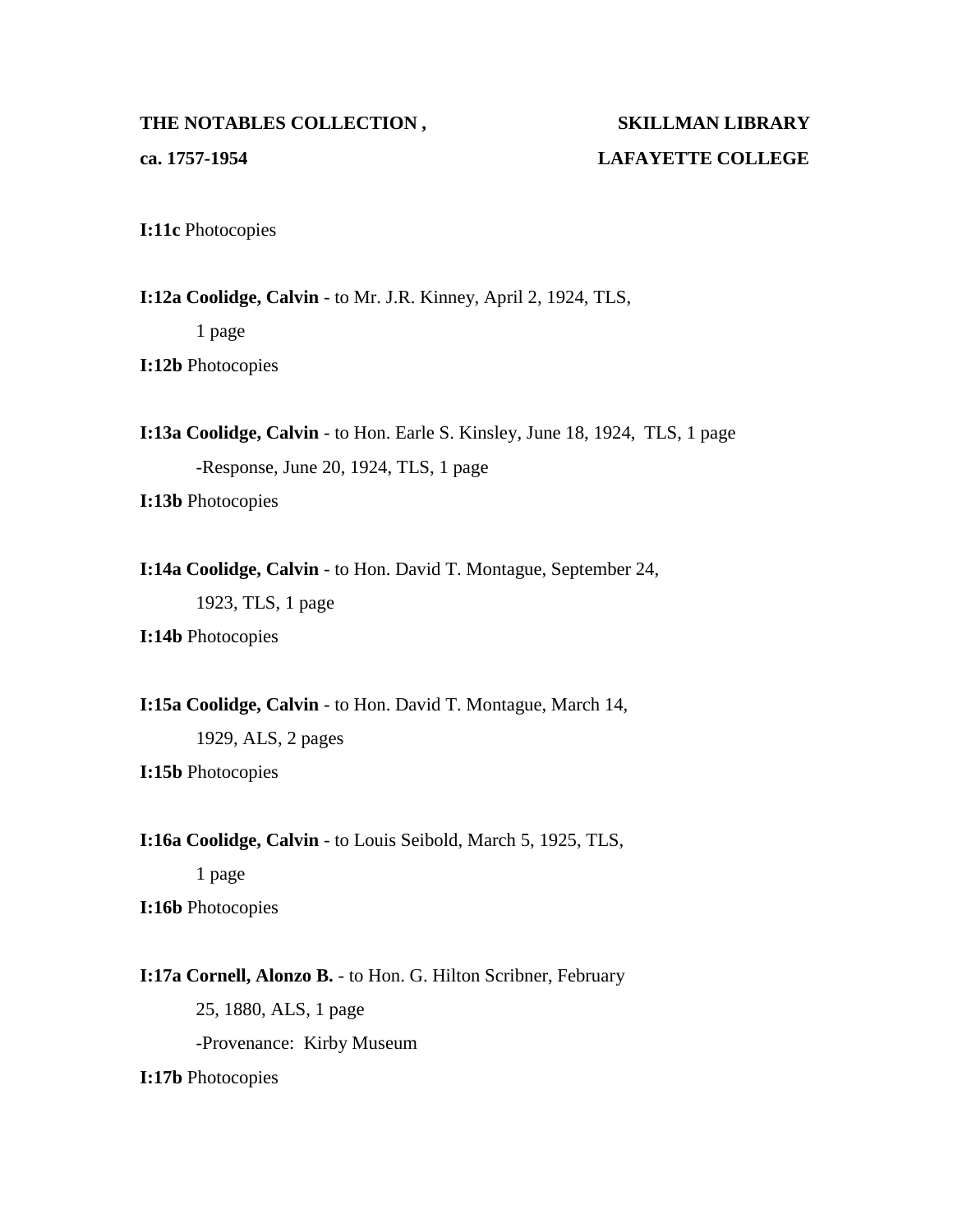### **ca. 1757-1954 LAFAYETTE COLLEGE**

**I:17.5a Crane, Stephen** – to Lucius L. Button, November 2, 1894, ALS, 1 page; and postcard 1894, ANS, 1 page -Lowenthal gift

- **I:17.5b** Photographs (2) Pendennis Club Scenes Crane with medical students, skeleton, and banjo
- **I:17.5c** Printed ephemera: "The time has come, the walrus said to talk of many things"- honoring Stephen Crane, with autograph and date, December 19, 1895 -From the James J. Wolf Collection at Lafayette

**I:17.5d** Photocopies

**I:18a Crane, W.M.** - September 20, 1897, ANS, 1 page

-Provenance: Kirby Museum

**I:18b** Photocopies

**I:19a Dickens, Charles** - to Miss Georgiana Dennet, November 13,

1852, ANS, 1 page -Gift of Mr. John K. Detwiller

**I:19b** Photocopies

**I:20a Dickens, Charles** - to Milner Gibson, July 20, 1868, ANS,

1 page

**I:20b** Photocopies

**I:21a Dickens, Charles** - to C.J. Marshall, March 1, 1850,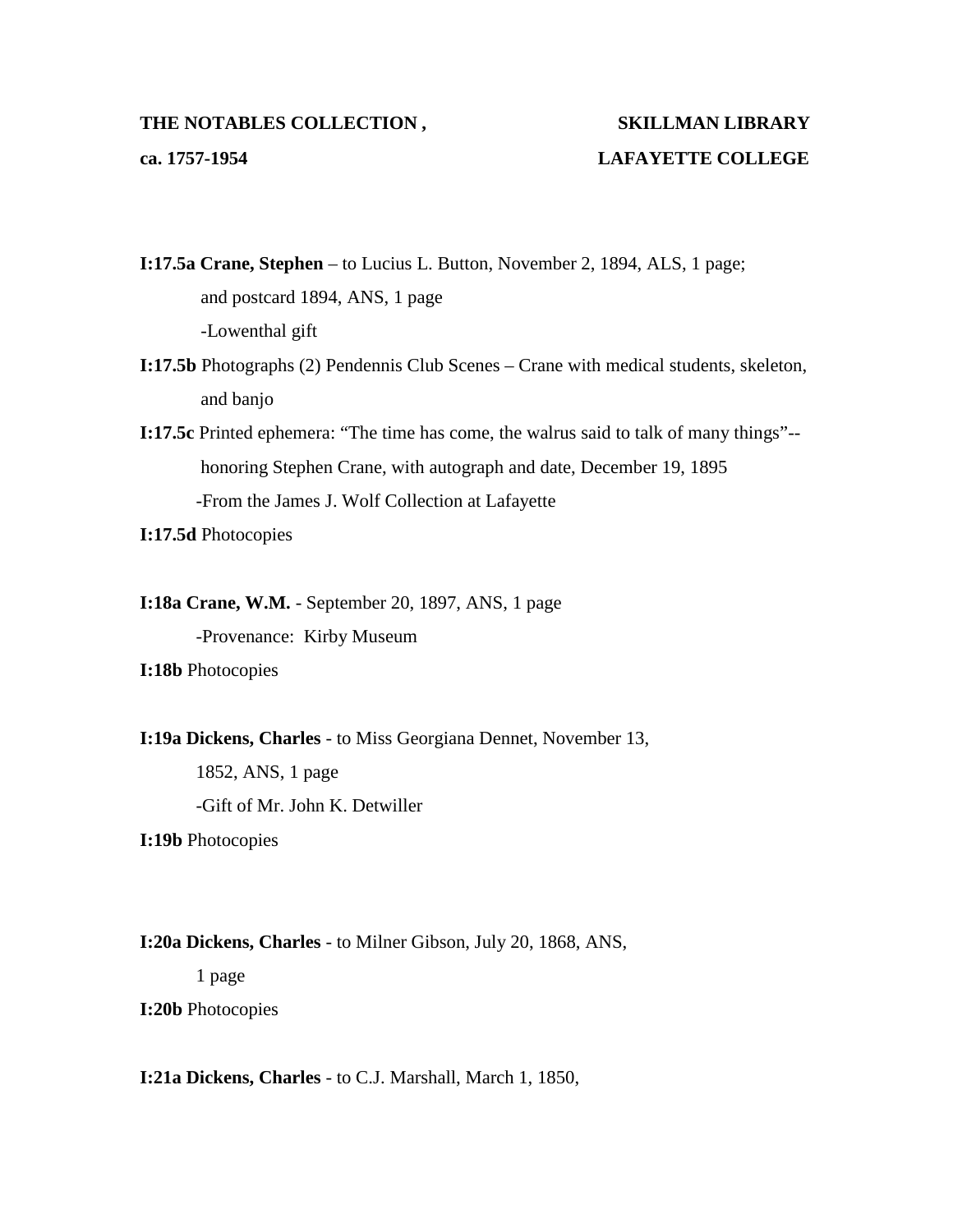# **ca. 1757-1954 LAFAYETTE COLLEGE**

ALS, 2 pages

**I:21b Dickens, Charles** - Engraving

**I:21c** Photocopies

**I:22a Douglas, Stephen** - ANS, 1 page -Provenance: Kirby Museum **I:22b** Photocopies

**I:23a Farragut, D.G.** - clipped autograph -Provenance: Kirby Museum

**I:23b Farragut, D.G.** - engraving -Provenance: Kirby Museum

**I:23c** Photocopies

**I:23.1a Flagg, James Montgomery** – signed and inscribed photograph, to Mr. Scott,

November 5, 1925

- Provenance: Gift of Paul and June Schlueter, October, 2010

**I:23.1b** Photocopies

**I:24a Gallatin, Albert** - to Joseph B. Boyd, November 21,

1837, ALS, 2 pages -Provenance: Kirby Museum

**I:24b** Photocopies

**I:25a Grant, Ulysses S.** - clipped autograph -Provenance: Kirby Museum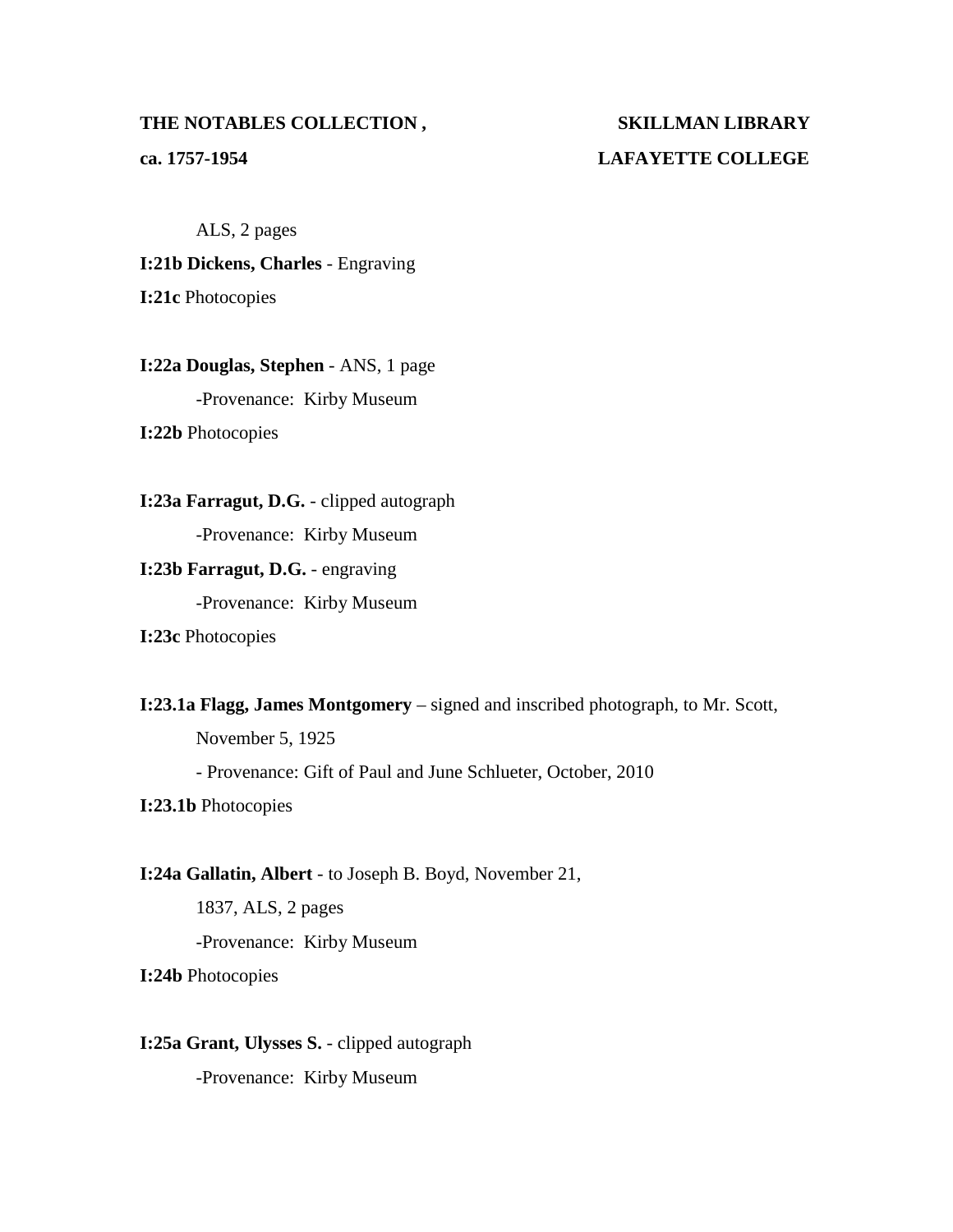# **ca. 1757-1954 LAFAYETTE COLLEGE**

**I:25b Grant, Ulysses S.** - engraving -Provenance: Kirby Museum **I:25c** Photocopies

**I:25.1a Grant, U.S**. – business card - Provenance: Kirby Museum **I:25.1.b** Photocopies I.25.1a & museum notecard

**I:25.2a Harding, Warren G. to Fred M. Kirby**, October 14, 1921, TLS, 1 page - Provenance: Kirby Library

**I:25.2b** Photocopies

**I:26a Harrison, Benjamin** - clipped autograph -Provenance: Kirby Museum

**I:26b** Photocopies

**I:27a Holmes, Oliver Wendell** - October 16, 1932, TLS, 1 page -taken from Kirby Hall classroom

**I:27b Holmes, Oliver Wendell** - signed photograph, May 9, 1929 -taken from Kirby Hall classroom

**I:27c** Photocopies

**I:28a Irving, Washington** - to Washington Literary Society,

Lafayette College, February 24, 1839, ALS, 2 pages

**I:28b** Photocopies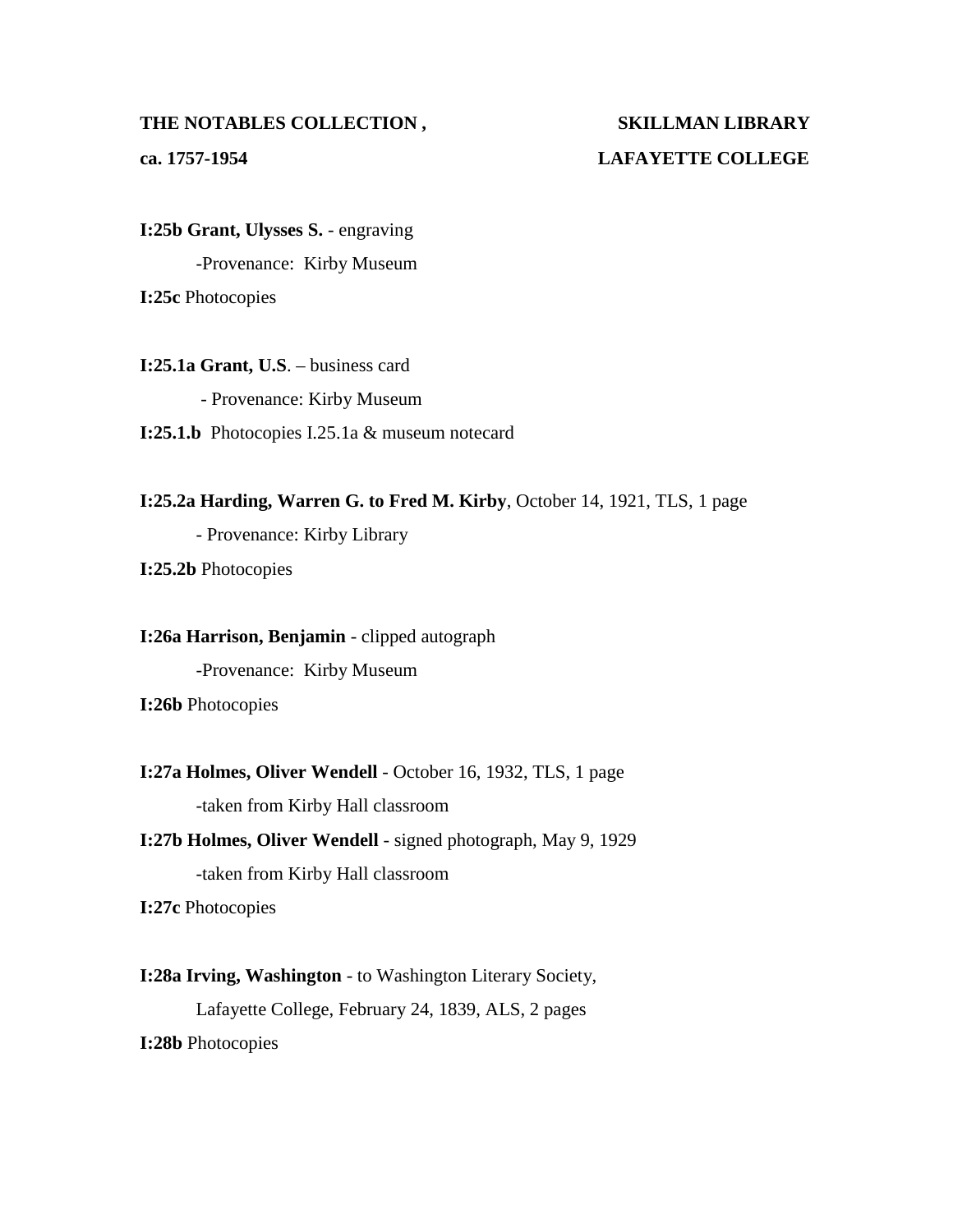## **ca. 1757-1954 LAFAYETTE COLLEGE**

#### **Box 2**

**II:1a Jackson, Andrew** - March 11, 1813, ADS, 1 page -Provenance: Kirby Museum **II:1b** Photocopies

**II:2a Johnson, John G.** - to Jarvis Mason, Esq., February 17,

1891, ALS, 1 page -Provenance: Kirby Museum **II:2b** Photocopies

**II:2.1a Jay, John** – Feburary 18, 1800, ADS, 1 page - Provenance: Kirby Museum

**II:2.1b** Photocopies

**II:2.2a Jefferson, Joseph** - Nov. 28, 1897, LS and engraving

**II:2.2b** Photocopies

**II:3a Kean, Charles** - to unknown, March 8, 1849, ALS, 1 page -In Lafayette College Library prior to 1955

**II:3b Kean, Charles** - engraving -In Lafayette College Library prior to 1955 **II:3c** Photocopies

**II:4a Lansdowne, Charles Keith Petty-Fitzmaurice, Fifth Marquis of,** - to

Mr. Kemble, ALS, 3 pages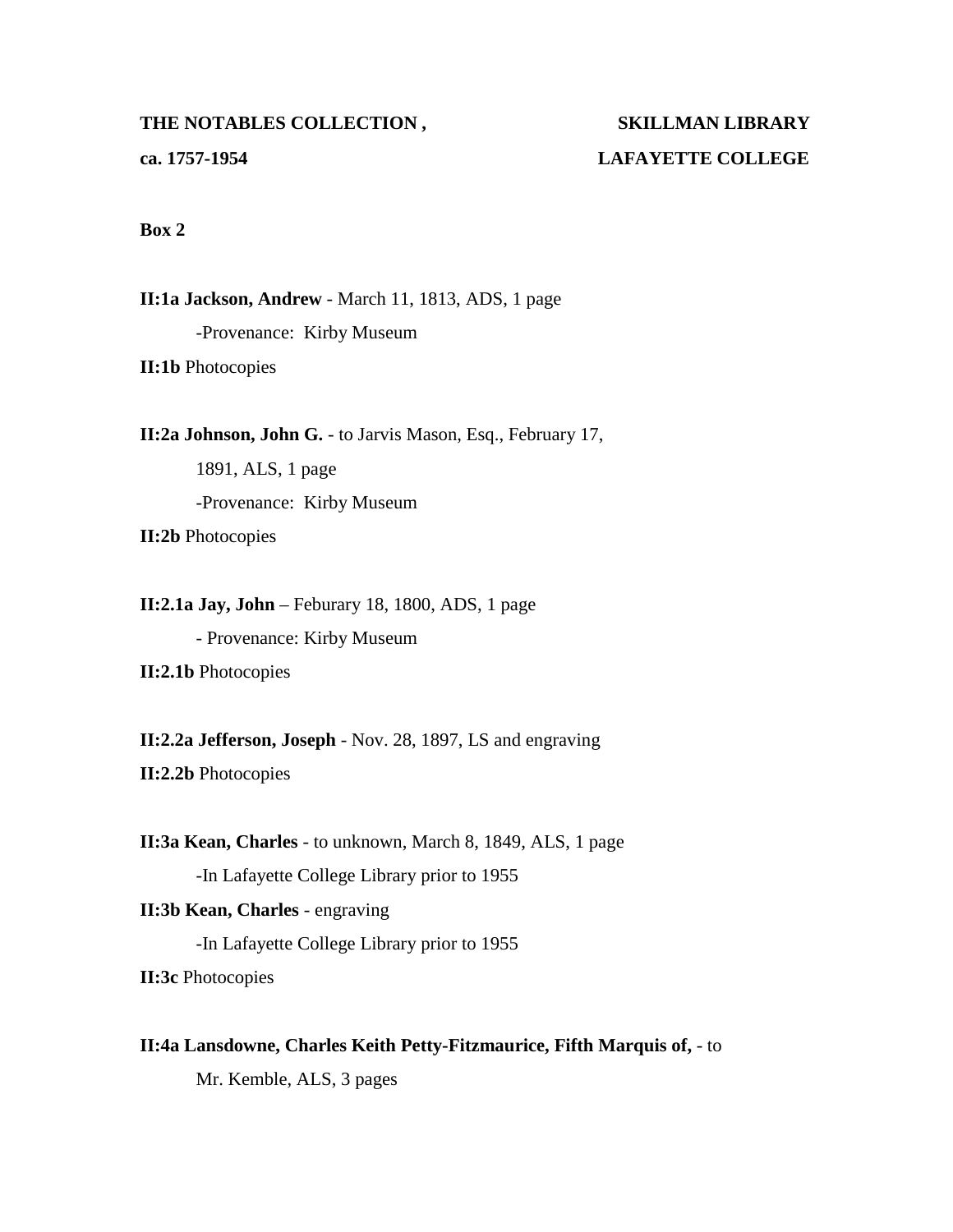# **ca. 1757-1954 LAFAYETTE COLLEGE**

**II:4b** Photocopies

**II:5a Macready, W.C.** - AN with engraving -In Lafayette College Library prior to 1955 **II:5b** Photocopies

**II:6a Madison, James** - March 18, 1816, ADS, 1 page -Provenance: Kirby Museum **II:6b** Photocopies

**II:7a Madison, James** - to W.B. Sprague, September 15, 1834,

AN, 1 page -Provenance: Kirby Museum

**II:7b** Photocopies

**II:8a Mitchell, Donald G.** - clipped autograph

-Provenance: Kirby Museum, gift of Mrs. Edwin G. Heath

**II:8b** Photocopies

**II:9a Monroe, James** - clipped autograph

-Provenance: Kirby museum

**II:9b** Photocopies

**II:10a Monroe, James** - to John Taliaferro, July 24, 1821,

ADS, 1 page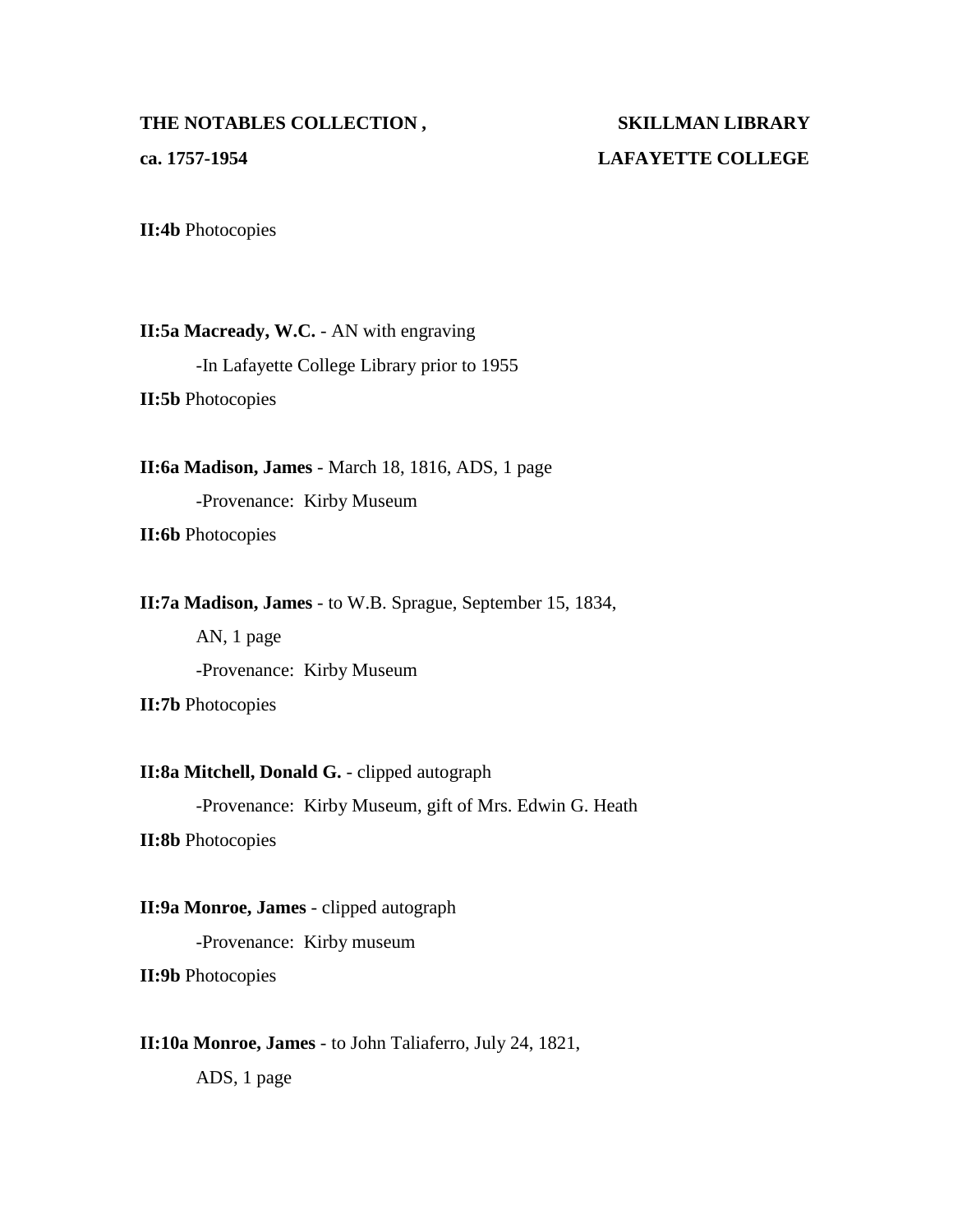## **ca. 1757-1954 LAFAYETTE COLLEGE**

-Provenance: Kirby Museum

**II:10b** Photocopies

**II:11a Morse, Samuel Finley Breese** - to the Rev. Morse,

October 10, 1803, ALS, 3 pages

-Provenance: Kirby Museum

**II:11b** Photocopies

**II:11.1a Mott, Dr. John R.** - signed photograph

-Provenance: Kirby Museum

**II:11.1b** Photocopies

### **II:12a Napoleon (Order of one of Napoleon's generals,**

**"Alexandre")**, March 20, 1811, Countersigned by Napoleon, ADS, 2 pages -Provenance: Walter Cady Crane Collection

**II:12b** Photocopies

**II:12.1a Pierce, Franklin (Act granting bounty land)**, October 2, 1854, DS, 1 page

**II:12.1b** Photocopies

### **II:12.2a Pierce, Franklin (General Land Office grant)**, September 15, 1854,

DS, 1 page

**II:12.2b** Photocopies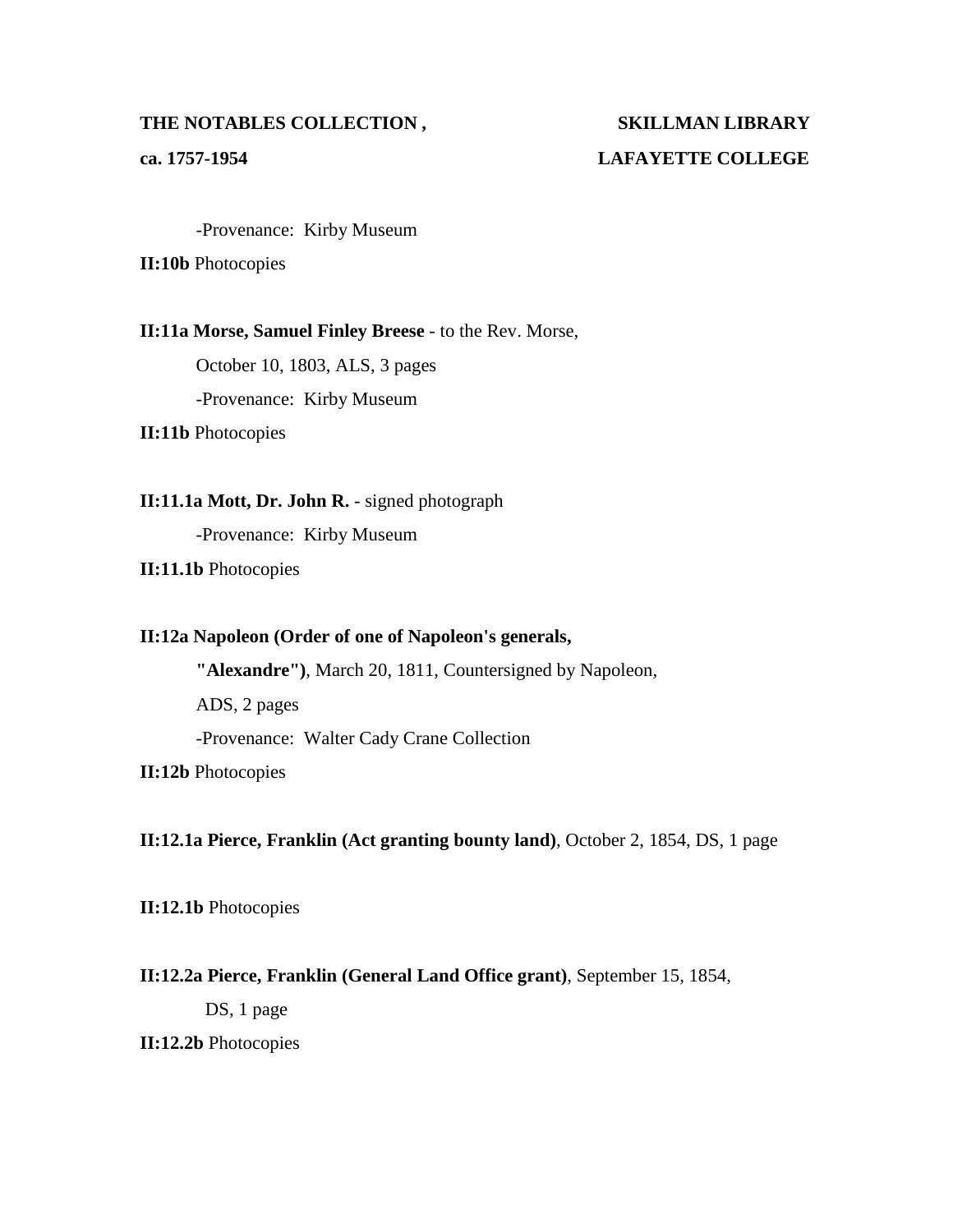## **ca. 1757-1954 LAFAYETTE COLLEGE**

**II:13a Penn, Thomas** - to James Sheel, October 27, 1737, ADS, 1 page -Provenance: Kirby Museum, gift of Mrs. Edwin G. Heath **II:13b** Photocopies

**II:14a Pennypacker, Samuel W.** - to Hon. F.A. Osbourne, January

9, 1891, ANS, 1 page -Provenance: Kirby Museum

**II:14b** Photocopies

**II:14.1a Pinckney, Charles Cotesworth,** January 6, 1784, ADS, 1 page - Provenance: Kirby Museum

**II:14.1b** Photocopies

**II:15a Riley, James Whitcomb** - August 24, 1895, handwritten poem ("The Way the Baby Slept") -Gift of John K. Detwiller **II:15b Riley, James Whitcomb** - signed photograph

-Gift of Mr. John K. Detwiller

**II:15c** Photocopies

**II:16a** De Yoe, Luther - to **Edwin A. Robinson** - November 5, 1928,

ALS, 1 page -Provenance: Kirby Museum

**II:16b** Photocopies

**II:17a Roosevelt, Theodore** - clipped autograph -Provenance: Kirby Museum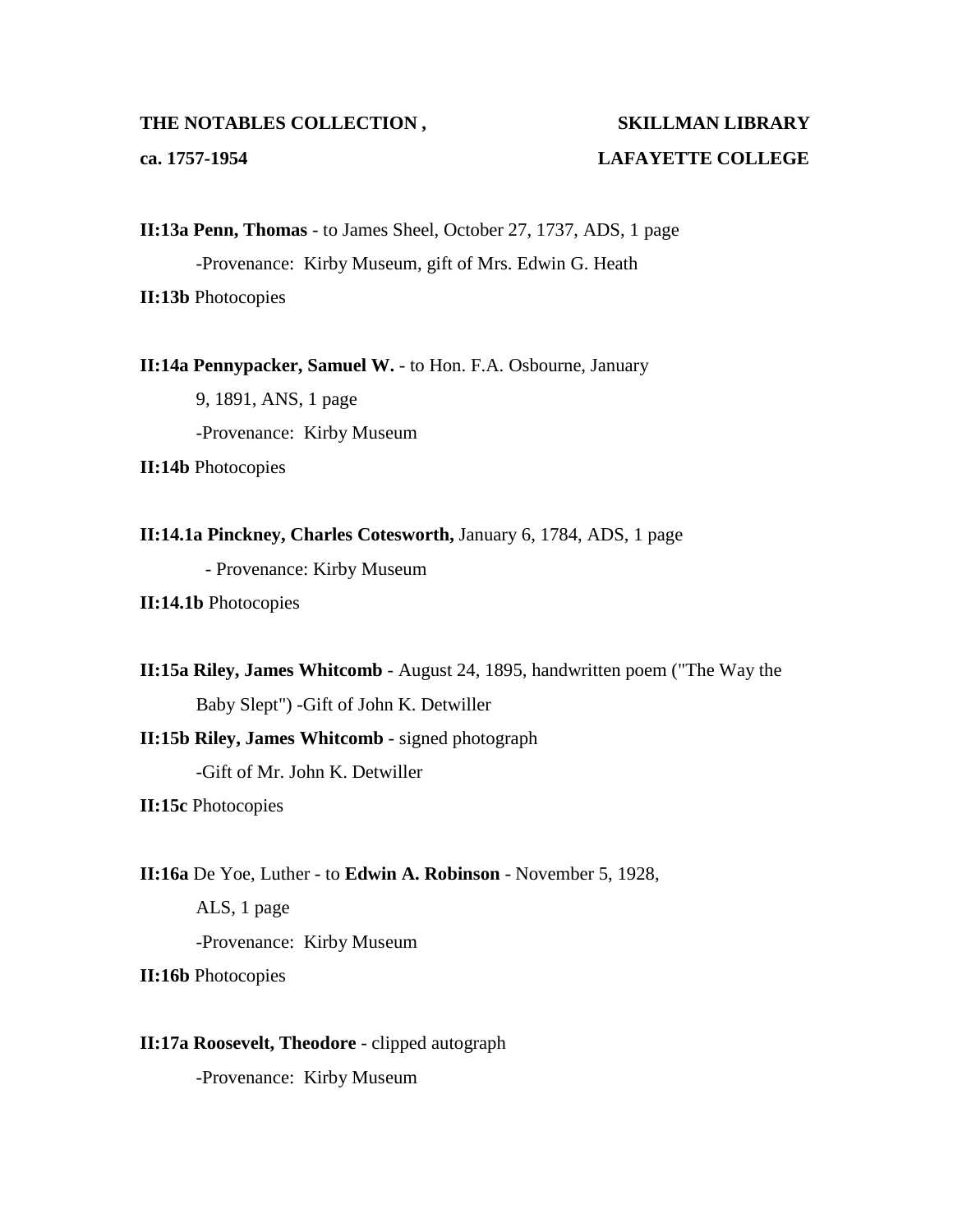### **THE NOTABLES COLLECTION , SKILLMAN LIBRARY ca. 1757-1954 LAFAYETTE COLLEGE**

**II:17b** Photocopies

**II:18a Roosevelt, Theodore** - to Prof. Albert Bushnell Hart, October 26, 1906, TLS, 1 page -Provenance: Kirby Museum **II:18b** Photocopies

**II:18.1 Roosevelt, Theodore** – signature on White House note card and photograph (matted together) – Provenance: Gift of Thomas Grimm '61 (2001)

**II:19a Rumford** - to the President and Secretaries of the French National Institute, September 3, 1802, ALS, 3 pages -Provenance: Kirby Museum

**II:19b** Photocopies

**II:19.1a Salisbury, Frank O.** - ANS, 1 page

- Provenance: Kirby Museum

**II:19.1b** Photocopies

**II:20a Schuyler, George S.** - to "My dear friend Jones," January

11, 1933, ANS, 1 page

**II:20b Schuyler, George S.** - photograph

**II:20c** Photocopies

**II:21a Smith, John Cotton** - clipped autograph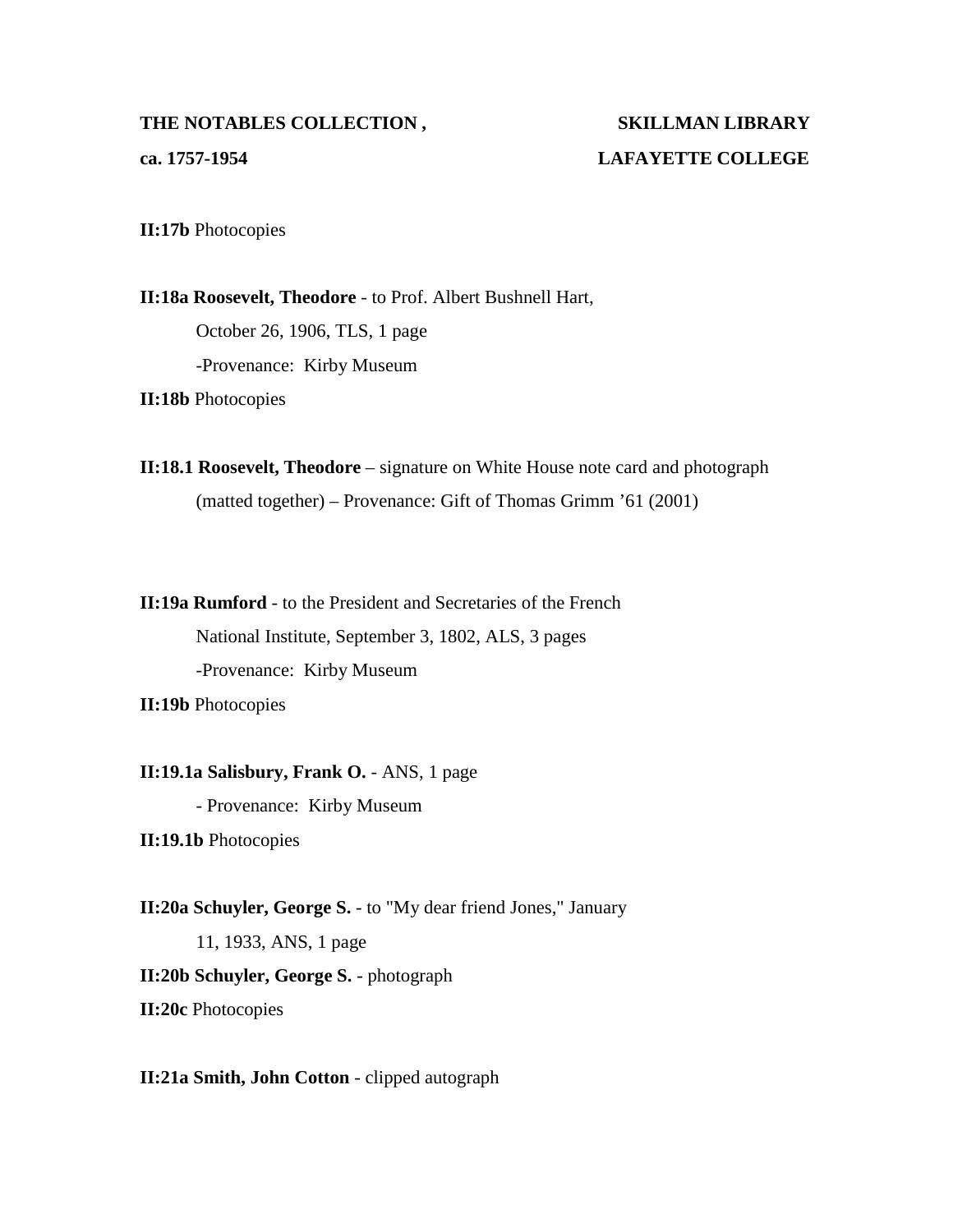## **ca. 1757-1954 LAFAYETTE COLLEGE**

-Provenance: Kirby Museum

**II:21b** Photocopies

**II.21.1 Stevenson, Adlai E.** – AS photograph

-Inscribed to John H. Ball, 1954 -Provenance: Paul and June Schlueter, December 7, 2001

**II:22a Story, Joseph** - October 17, 1834, ANS, 1 page -Provenance: Kirby Museum

**II:22b** Photocopies

**II:23a Sumner, Charles** - to J.M. Thompson, January 23, 1856,

ALS, 2 pages -Provenance: Kirby Museum, gift of Mrs. Frederick B. Peck **II:23b** Photocopies

**II:24a Taft, William Howard** - to Prof. Miller D. Steever, November 10, 1926, TLS, 1 page -Provenance: Kirby Museum

**II:24b** Photocopies

**II.24.1a Taylor, George -** Will, January 6, 1781 (Photostat) - Provenance: Gift of Irwin Mayer **II:24.1b** Photocopies

**II:25a VanBuren, Martin** - to **B.F. Butler**, February, 1842, ANS, 1 page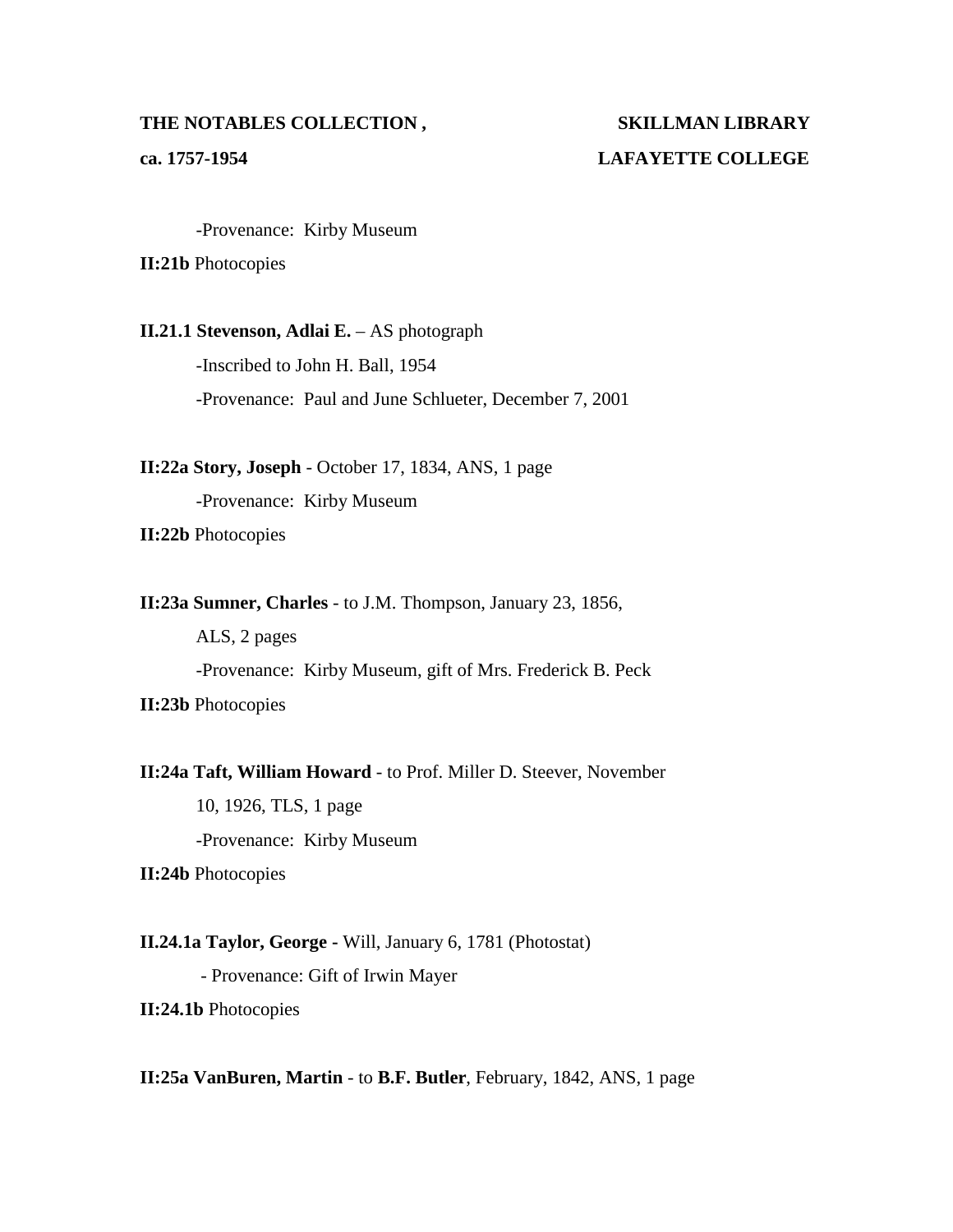## **ca. 1757-1954 LAFAYETTE COLLEGE**

-Provenance: Kirby Museum

**II:25b** Photocopies

**II:26a VanBuren, Martin** - to J.M. Thompson, December 24, 1865, ALS, 1 page -Provenance: Kirby Museum, gift of Mrs. Frederick B. Peck **II:26b** Photocopies

**II:27a Washington, George** - to Robert Cary and Co., June 3, 1762, ALS, 1 page -Provenance: Essex County (NJ) Country Club

**II:27b** Photocopies

**II:27.1a Washington, George** - card of invitation from the Committee of Arrangement to the Rev. Mr. Doddridge for the funeral oration in memory of George Washington, December, 1799

**II:27.1b** Photocopies and envelope (that the card was stored in) -Provenance: Mr. Ethan Allan Weaver

**II:27.2a Washington, George** - silk ribbon commemorating the centennial of the birth of Washington, February 22, 1832

**II:27.3a** 3 images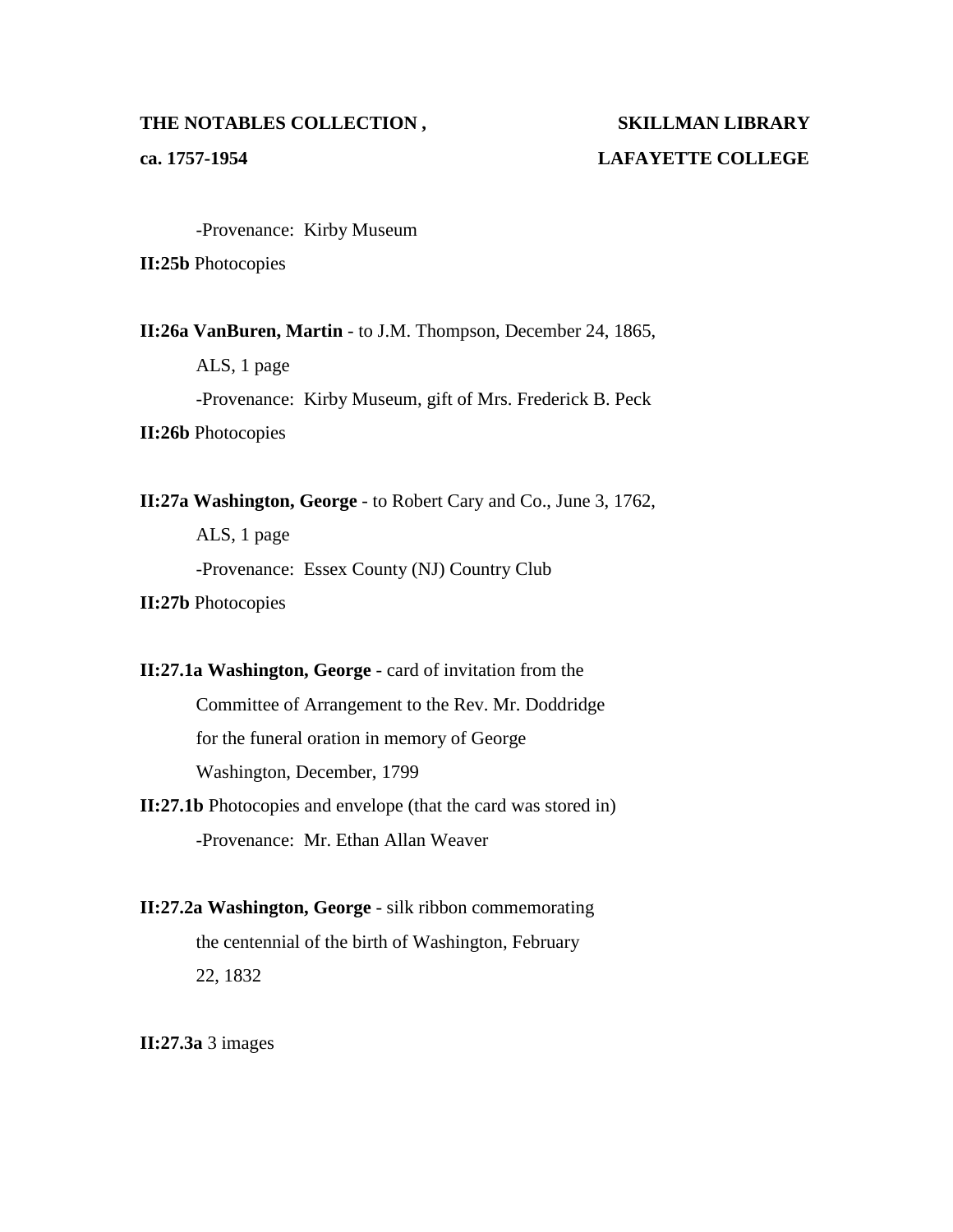## **ca. 1757-1954 LAFAYETTE COLLEGE**

**II:28a Webster, Daniel** - January 21, 1841, AN, 1 page -Provenance: Kirby Museum, gift of Mrs. Frederick B. Peck **II:28b** Photocopies

**II:29a Webster, Daniel** - August 9, 1841, ADS, 1 page -Provenance: Kirby Museum **II:29b** Photocopies

**II:29.1a Wilson, Woodrow** – to Walter L. McCorkle, may 11, 1903, TLS, 1 page - Provenance: Phi Kappa Psi, Pennsylvania Theta Chapter, Lafayette College **II:29.1b** Color scans and appraisal

**II:30a Wilson, Woodrow** - December, 1918, ANS, 1 page -Provenance: Kirby Museum, gift of Mrs. Edwin G. Heath **II:30b** Photocopies

**II:31a Wirt, William** - clipped autograph -Provenance: Kirby Museum

**II:31b** Photocopies

**II:32a Woolsey, T.D.** - January 30, 1857, ALS, 1 page -Provenance: Kirby Museum, gift of Mrs. Frederick B. Peck **II:32b** Photocopies

#### **II:33a Autograph Book**

**-**Includes signatures of notables: **John Wanamaker;**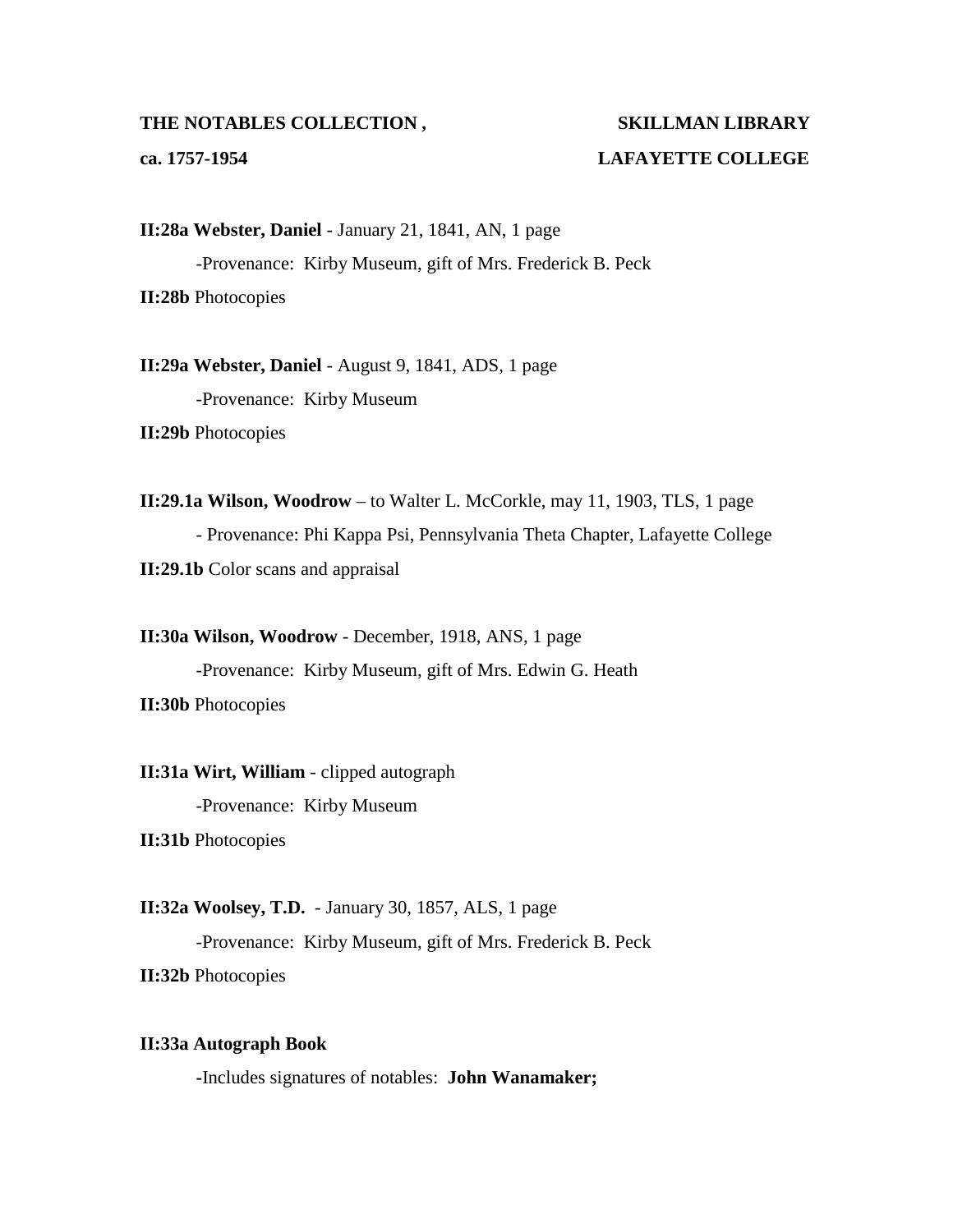## **ca. 1757-1954 LAFAYETTE COLLEGE**

#### **Charles Foster; and John W. Noble,** among others.

-Provenance: Kirby Museum

#### **Oversize Box 3**

#### **III:1 Lafayette administrators with Fred Morgan Kirby**

- at the dedication of Kirby Hall of Civil Rights
- signed by all in photograph
- Provenance: Kirby Museum

#### **III:2 Adams, George B.** – photograph

- inscribed to F.M. Kirby
- Provenance: Kirby Museum

#### **III:3 Babcock, E.V.** – photograph

- inscribed to F.M. Kirby
- Provenance: Kirby Museum

#### **III:4 Beale, Joseph H.** – photograph

- signed
- Provenance: Kirby Museum

#### **III:4.1 King Carol of Romania** – 2 photographs

- Provenance: Kirby Museum

#### **III:4.2 Cleveland, Grover** – photogravure, March 5, 1908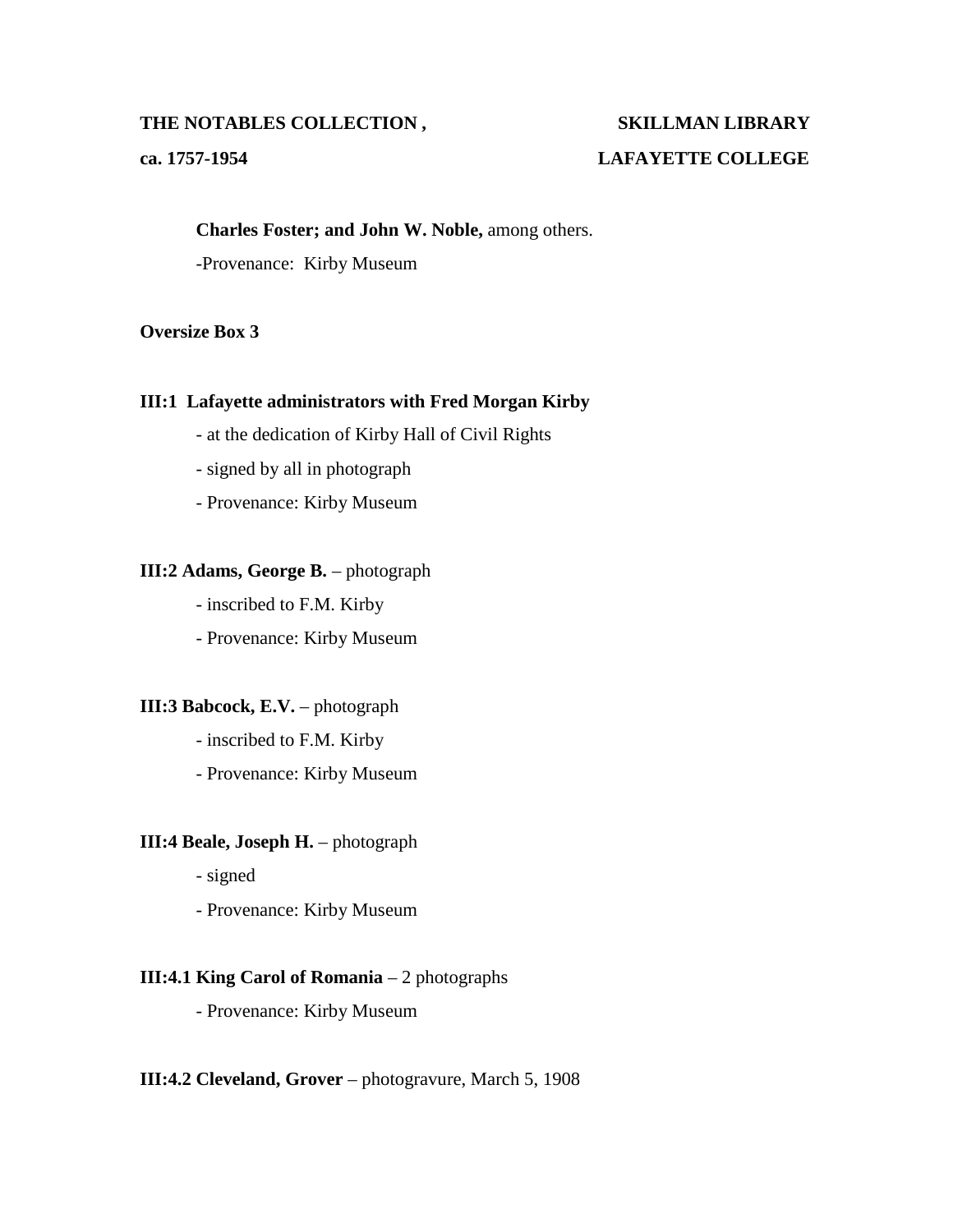### **THE NOTABLES COLLECTION , SKILLMAN LIBRARY ca. 1757-1954 LAFAYETTE COLLEGE**

- Provenance: Kirby Museum

**III:5 Coolidge, Calvin** – photograph - inscribed to F.M. Kirby -Provenance: Kirby Museum

**III:6 Davis, James J.** – photograph

- inscribed to F.M. Kirby

- Provenance: Kirby Museum

**III:7 Fisher, John S.** – photograph

- inscribed to F.M. Kirby

- Provenance: Kirby Museum

#### **III:7.1 Fiske, Haley** – photograph

- signed

- Provenance: Kirby Museum

### **III:8 Foch, F.** – photograph in frame

- signed

- Provenance: Kirby Museum

### **III:8.1 Foch, F.** – photograph, Prague 1925

-Provenance: Kirby Museum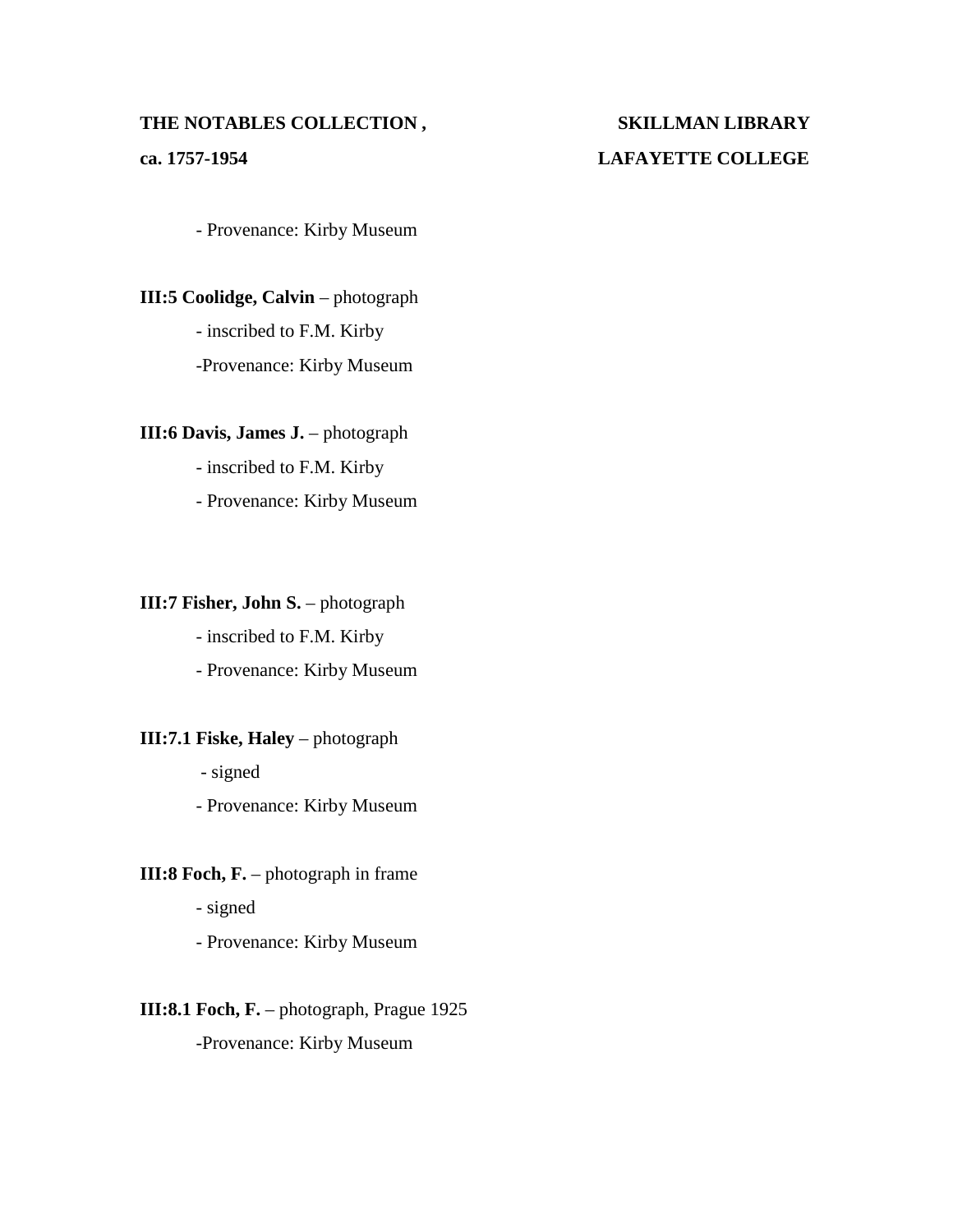### **ca. 1757-1954 LAFAYETTE COLLEGE**

**III:9 Greeley, Horace** – to Mr. Dusenberry, May 8, 1853, ALS, 2 pages

- fused together with original letter from Mr. Dusenberry
- Provenance: Kirby Museum
- Gift of Mrs. Katherine Winton Murray of Scranton, PA.

**III:9.1 Hemingway, Ernest** – envelope addressed by Hemingway to Bill Davis from Habana, Cuba 1959. Matted with photograph of Ernest and Mary Hemingway,

Annie and Bill Davis and Rupert Belleville in Madrid

- Provenance: Gift of Thomas Grimm '61 (2001)

#### **III:10 Hoover, Herbert** – photograph

- signed

- Provenance: Kirby Museum

#### **III:11 Hughes, Charles Evans** – photograph

- signed

- Provenance: Kirby Museum

#### **III:12 Hughes, Charles Evans** – photograph

- signed
- Provenance: Kirby Museum

#### **III:13 Hyde, Charles Cheney** – photograph

- signed

- Provenance: Kirby Museum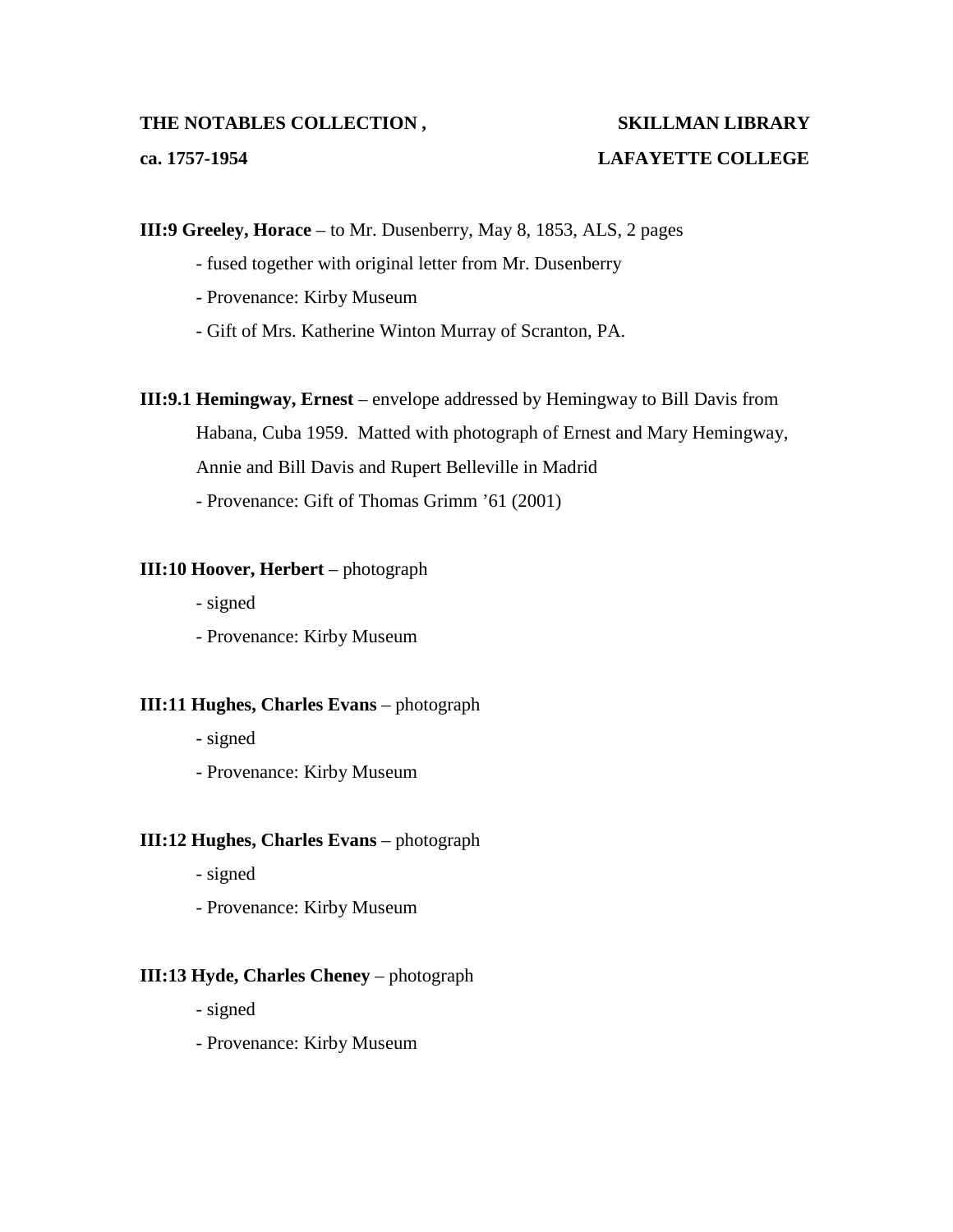## **ca. 1757-1954 LAFAYETTE COLLEGE**

**III:13.1 Longfellow, Henry W.** – Holograph Verse signed, Feb. 15, 1854

and Photograph (framed)

- Provenance: Anonymous Gift, October 6, 1994

#### **III:14 Lowell, A. Lawrence** – (photograph of portrait)

- signed

- Provenance: Kirby Museum

#### **IV:1 Madero, Francisco Indalecio** – photograph

- signed

- Provenance: Kirby Museum

#### **Oversize Box 4**

#### **IV:1.1 Madison, James** – 20 September 1813, DS,

1 page (also signed by James Monroe) as Secretary of State

- Provenance: Kirby Museum

#### **IV:2 March, Peyton** – photograph of portrait

- inscribed to the Kirby Museum
- Provenance: Kirby Museum

#### **IV:2.1 Masaryk, Tomas** – 2 photographs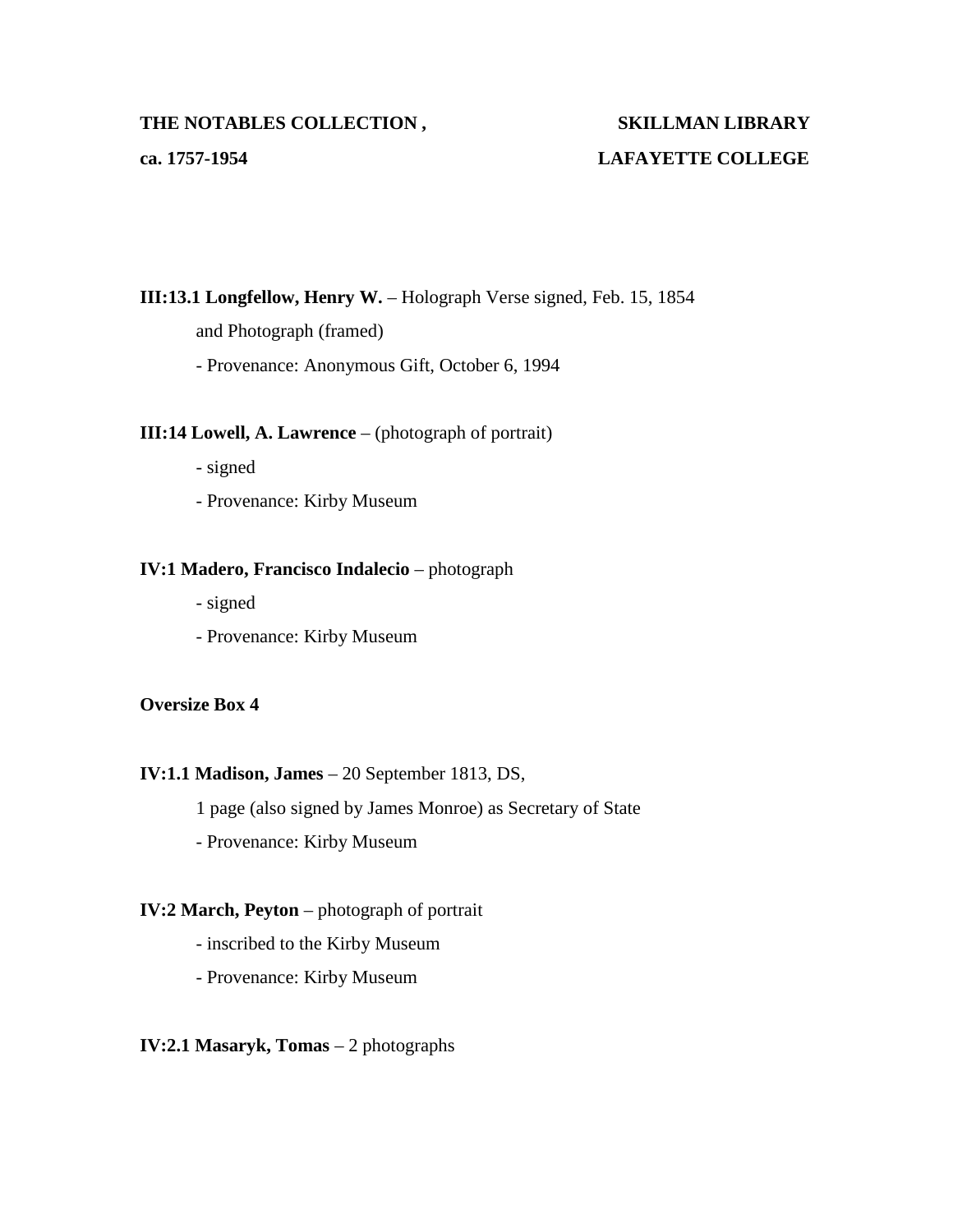## **ca. 1757-1954 LAFAYETTE COLLEGE**

#### **IV:3 Matsudama, T.** – photograph

- signed
- Provenance: Kirby Museum

#### **IV:4 McCartan, Edward** – photograph

- signed
- Provenance: Kirby Museum

#### **IV:5 McIlwaine, Charles H.** – photograph

- signed
- Provenance: Kirby Museum

#### **IV:6 Miro, Joan** – to unnamed correspondent, July 27, 1937, ALS, 1 page

- matted with small reproduction of "Person Looking at the Sun"
- Gift of Wilson E. Hughes '38
- cross reference Monroe, James see III.1.1 Madison, James

#### **IV:6.1 Pepper, George Wharton** – photograph

- Provenance: Kirby Museum

#### **IV:7 Pershing, John J.** – photograph

- signed
- Provenance: Kirby Museum

#### **IV:8 Roberts, Owen J.** – photograph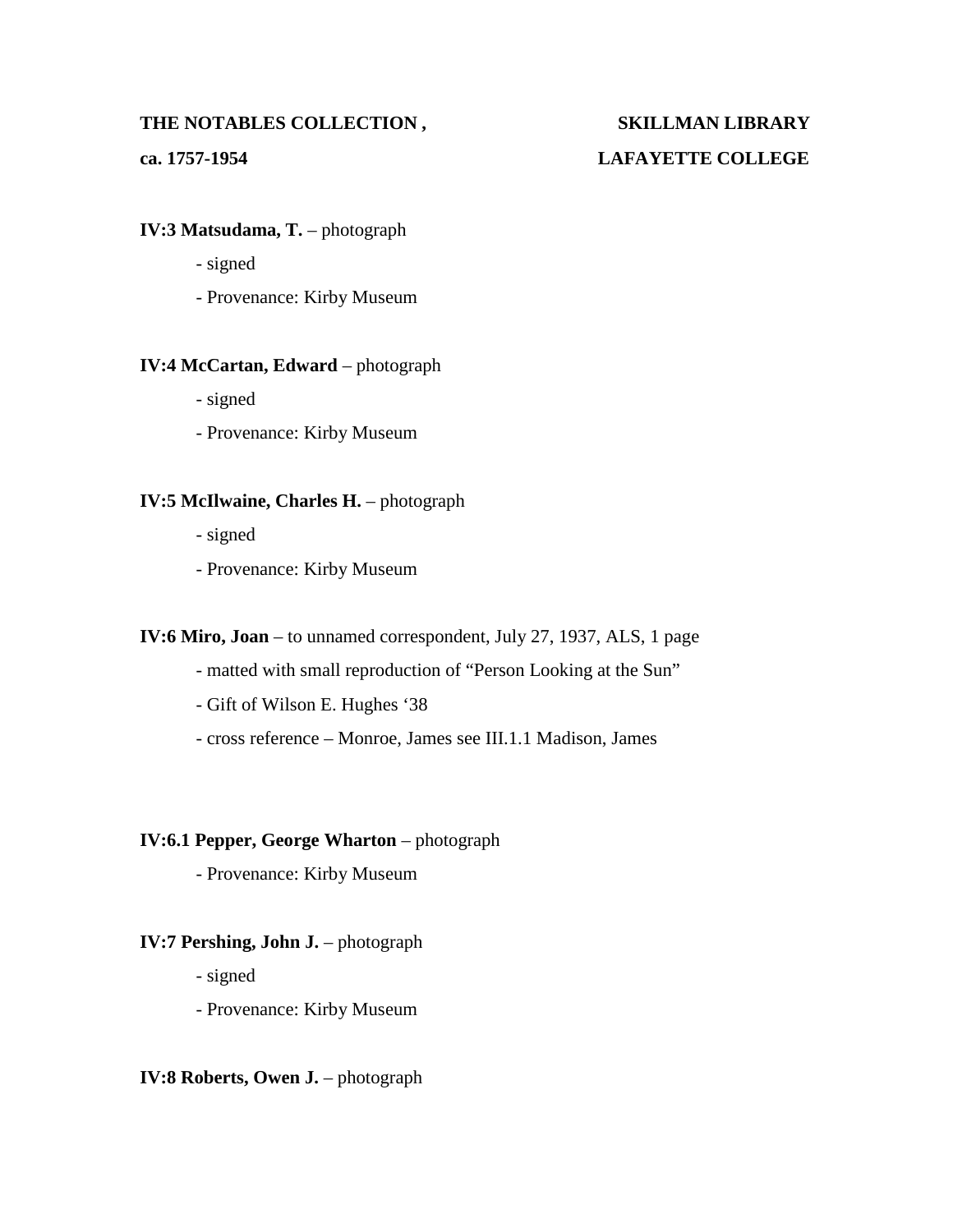# **ca. 1757-1954 LAFAYETTE COLLEGE**

- signed
- Provenance: Kirby Museum

### **IV:9 Roosevelt, Franklin Delano** – photograph

- signed
- Provenance: Kirby Museum

#### **IV:10 Root, Elihu** – photograph

- signed
- Provenance: Kirby Museum

#### **IV:11 Schwab, C.W. – photograph**

- inscribed to F.M. Kirby
- Provenance: Kirby Museum

#### **IV:12 Stimson, Henry L.** – photograph

- signed
- Provenance: Kirby Museum

#### **IV:13 Sullivan, John** – to John Jay, July 21, 1779, ALS, 4 pages

- Bound in a volume with **Jay, John** to Governor Clinton, October 25, 1779, ALS, 1 page
	- Gift of E.M. Mills, Class of 1891

#### **IV:14 Sullivan, John** – engraving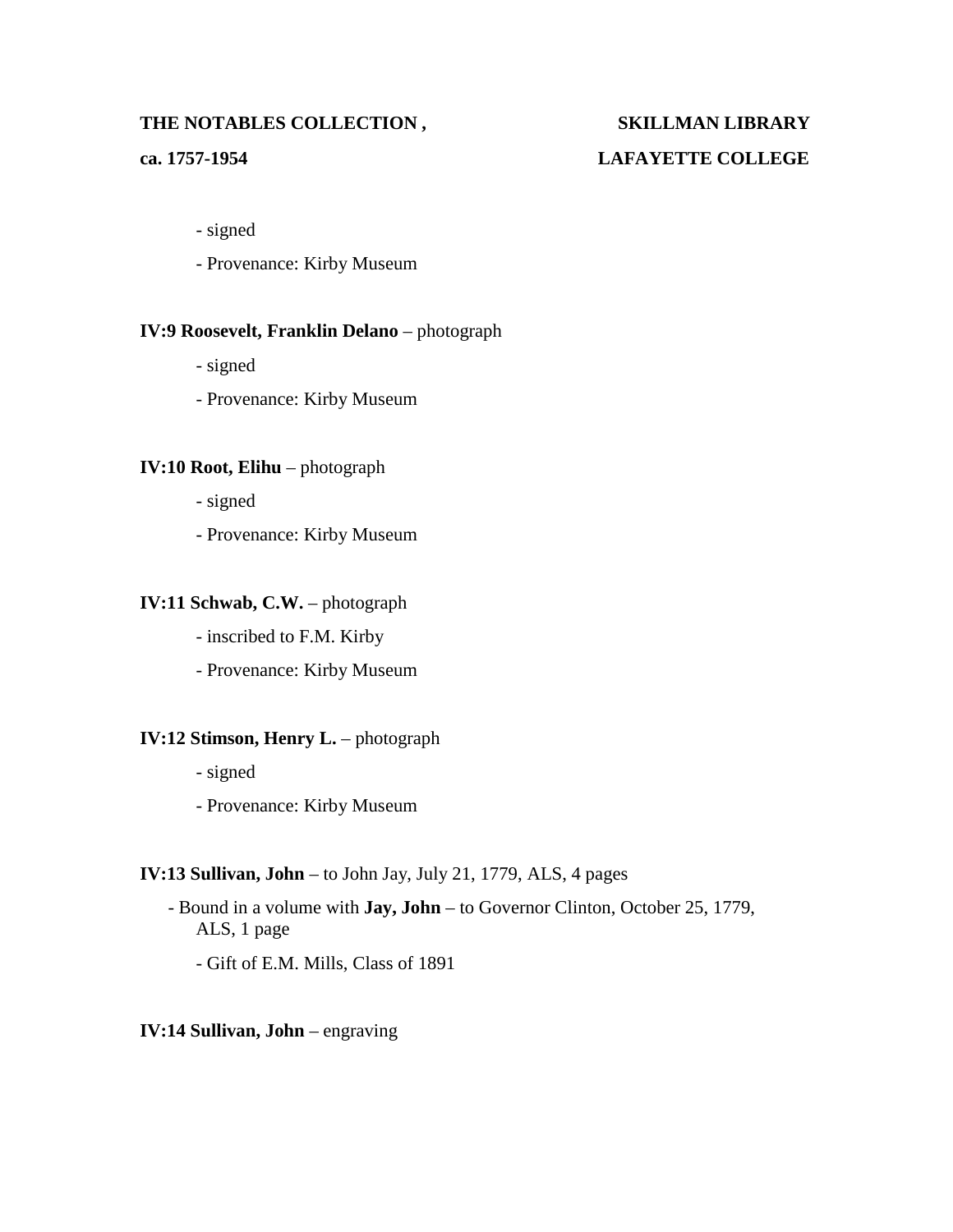## **ca. 1757-1954 LAFAYETTE COLLEGE**

#### **IV:15 Duplicates of letters of Sullivan and Jay**

#### **IV:16 Wakefield of Hythe, Lord Mayor of London** – photograph (hand-colored)

- signed
- Provenance: Kirby Museum

#### **VI:17 Wilson, George Grafton** – photograph

- signed
- Provenance: Kirby Museum

#### **IV:18 Willoughby, W.W.** – photograph

- signed
- Provenance: Kirby Museum

### **IV:19 Miscellaneous/Unidentified** – 9 photographs, 1 autograph clipped

#### **Oversize Box 5**

### **[contains items which relate to George Washington only]**

**V:1 Green glass flask** - (one side of flask has image of

Washington, other side is image of Zachary Taylor)

-See Gardner file for provenance

### **V:2 Statuette of bust and wooden stand** - bust of Washington

### **V:3 Two identical copies of oversize medals** - image of

Washington bust on front of medal - across the front, centerof medal reads